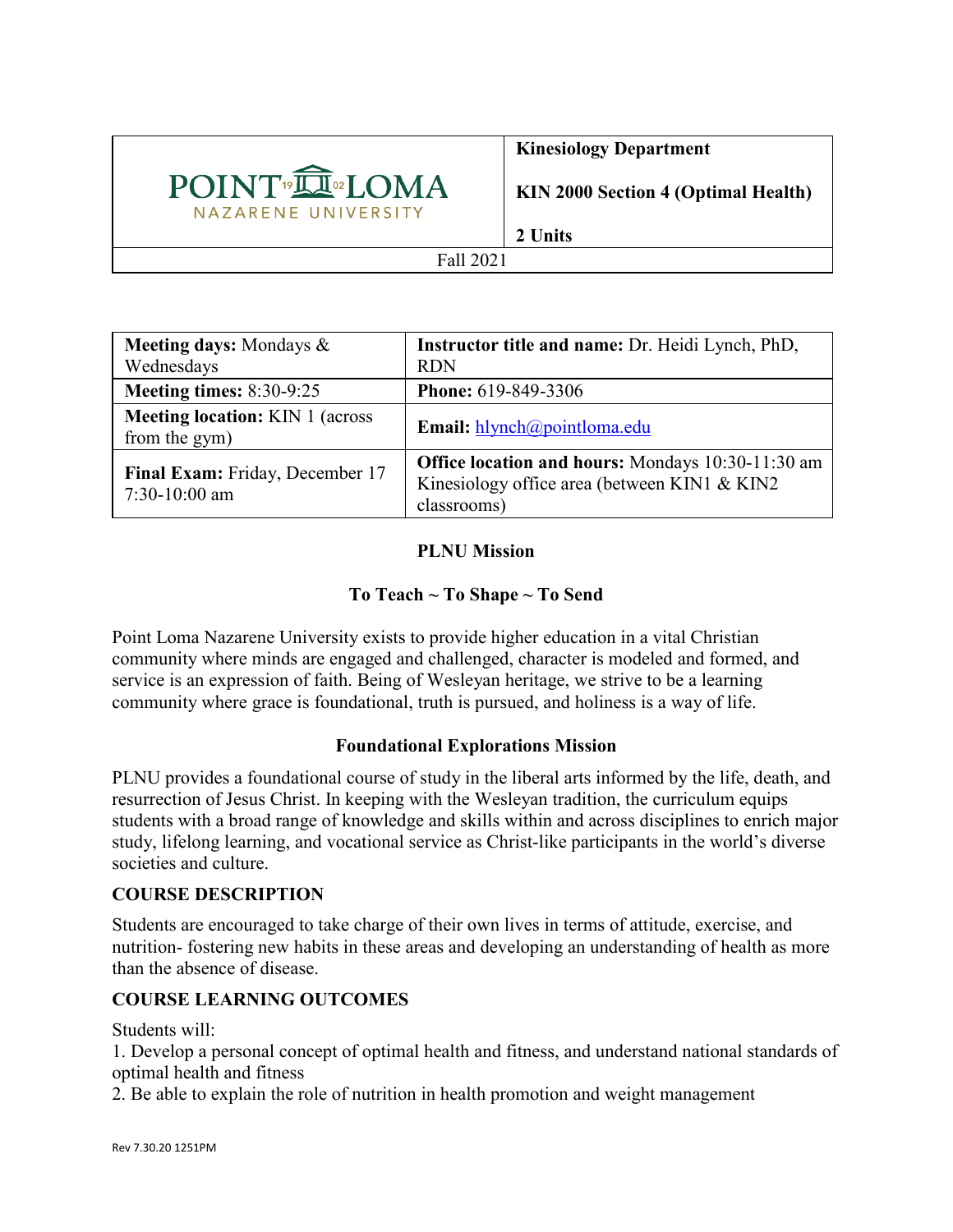3. Be able to develop a basic fitness program and explain the benefits of different types of exercise

4. Describe the associations between diet, lifestyle, and chronic disease prevention

**FOUNDATIONAL EXPLORATIONS LEARNING OUTCOMES**<br>This course meets the Institutional Learning Objective #2: "Students will develop a deeper and more informed understanding of self and others as they negotiate complex environments".

It also meets the Foundational Explorations Learning Objective 2a: "Students will develop an understanding of self that fosters personal well-being."

# **REQUIRED TEXTS AND RECOMMENDED STUDY RESOURCES**



"Eat, Drink and Be Healthy: The Harvard Medical School Guide to Healthy Eating"

by Walter Willett with Patrick J. Skerrett (2017) (**ISBN 9781501164774).**

**Please be sure to use the 2017 edition (not the older one)- it actually does make a difference for this particular book!**

Available at: https://www.amazon.com/exec/obidos/ASIN/1501164775?tag=simonsayscom

Other articles and short YouTube videos assigned for class will be available through Canvas.

It is the student's responsibility to complete all readings prior to class and come prepared to discuss topics covered in the assigned readings.

### **Class Structure**

This is a lecture and activity class. Scheduled class meetings are primarily for lectures and group activities. Students are expected to engage in *at least 150 minutes per week of aerobic* exercise and *at least two days per week of strength training that targets all major muscle groups* (total body workout). Physical testing is intended to confirm participation in an exercise program. (Your grade does not depend on if you are in shape though!)

### **Canvas**

Students must regularly check Canvas as any announcements related to class will be posted on Canvas. Quizzes covering the text will be taken online via Canvas. The course syllabus, assignments, lecture PowerPoints, and grades are also available on Canvas. Please note that PowerPoints may be modified up until the day of lecture.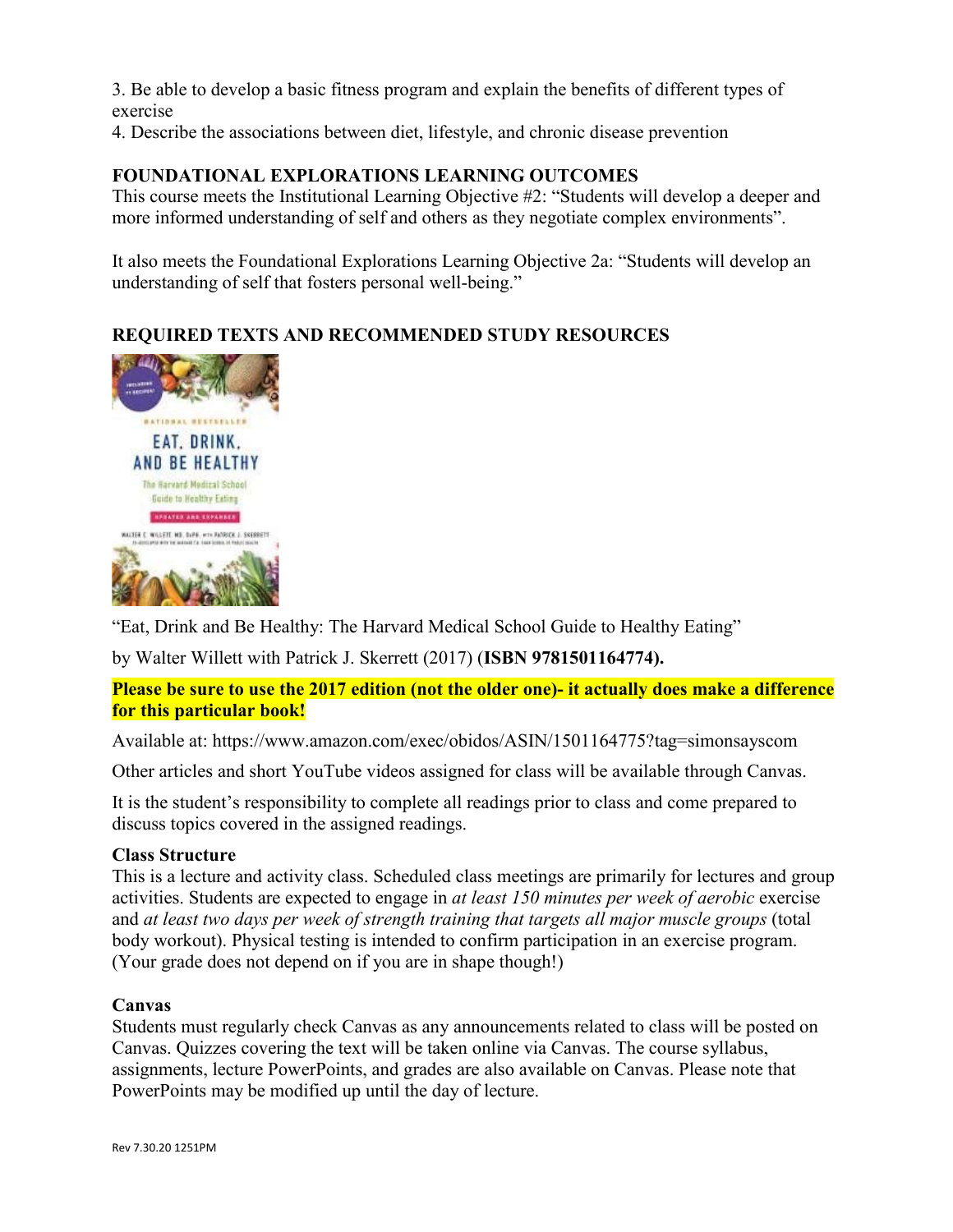# **ASSESSMENT AND GRADING**

Grades will be based on the following:

| A 93-100      | $B+87-89$     | $C+77-79$        | $D+67-69$   | $ F $ Less than 59 |
|---------------|---------------|------------------|-------------|--------------------|
| $A - 90 - 92$ | B 83-86       | $\sqrt{C}$ 73-76 | $D_{63-66}$ |                    |
|               | $B - 80 - 82$ | $C - 70 - 72$    | $ D-60-62 $ |                    |

# **Standard Grade Scale Based on Percentages**

| <b>Assignment</b>                  | Points for each assignment | <b>Total points</b> |
|------------------------------------|----------------------------|---------------------|
| Fitness Assessments (pre $\&$      | 2@10                       | 20                  |
| post)                              |                            |                     |
| <b>Fitness Assessments Surveys</b> | 2@25                       | 50                  |
| $(\text{pre} \& \text{post})$      |                            |                     |
| Exams                              | 2(a)100                    | 200                 |
| Quizzes                            | 13@10                      | 130                 |
| Final exam (cumulative)            | 1(a)150                    | 150                 |
| <b>Activity logs</b>               | 15@10                      | 150                 |
| Nutrition analysis                 | 1(a)100                    | 100                 |
| Total                              |                            | 800                 |

| Week   | <b>Class date</b> | <b>Class content</b>                           | Assignment due date                                    |
|--------|-------------------|------------------------------------------------|--------------------------------------------------------|
|        |                   |                                                | (Canvas quizzes are due<br><b>BEFORE</b> class begins) |
| Week 1 | <b>TUES 8/31</b>  | Intro                                          | Activity Log 1                                         |
|        | Wed 9/1           | <b>Women's fitness testing: main</b><br>campus | Chapter 1 quiz                                         |
| Week 2 | Mon $9/6$         | <b>LABOR DAY: NO CLASS</b>                     |                                                        |
|        | Thurs 9/8         | Men's fitness testing: main<br>campus          | Chapters 2-3 quiz<br>Activity Log 2                    |
| Week 3 | Mon 9/13          | Body image, weight<br>management               | Chapter 4 quiz                                         |
|        | Wed 9/15          | Body image, weight<br>management               | Activity Log 3                                         |
| Week 4 | Mon $9/20$        | Sustainability, ethics, & health               | Chapter 12 quiz                                        |
|        | Wed 9/22          | Sustainability, ethics, & health               | Read "Loving the Least of<br>These"<br>Activity Log 4  |
| Week 5 | Mon 9/27          | Metabolism & energy systems                    | Reading: cardiovascular<br>system                      |
|        | Wed 9/29          | Metabolism & energy systems                    | Activity Log 5                                         |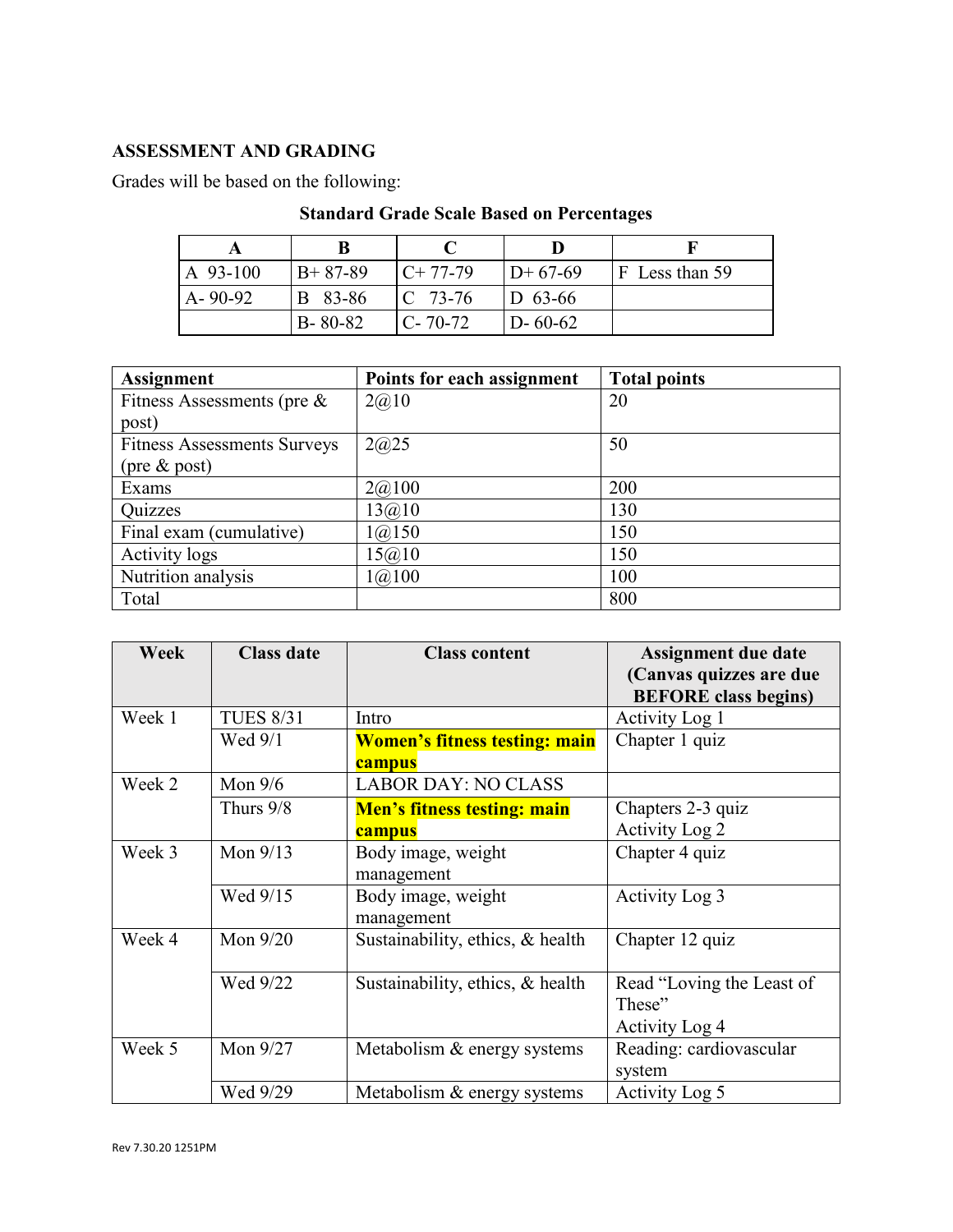| Week 6                | Mon 10/4  | Muscle contractions & weight<br>lifting          | Quiz on Canvas reading #1 |
|-----------------------|-----------|--------------------------------------------------|---------------------------|
|                       | Wed 10/6  | Muscle contractions & weight<br>lifting          | Activity log 6            |
| Week 7                | Mon 10/11 | Review for exam 1                                |                           |
|                       | Wed 10/13 | <b>EXAM1</b>                                     | Activity log 7            |
| Week 8                | Mon 10/18 | Go over exam 1, nutrition<br>analysis assignment |                           |
|                       | Wed 10/20 | Healthful dietary patterns                       | Activity log 8            |
| Week 9                | Mon 10/25 | Dietary fat                                      | Chapter 5 quiz            |
|                       | Wed 10/27 | Carbohydrates                                    | Chapter 6 quiz            |
|                       |           |                                                  | Chapter 8 quiz            |
|                       |           |                                                  | Activity log 9            |
| Week 10               | Mon 11/1  | Protein                                          | Chapter 7 quiz            |
|                       | Wed 11/3  | Vitamins & minerals                              | Chapter 10 quiz           |
|                       |           |                                                  | Chapter 11 quiz           |
|                       |           |                                                  | Activity log 10           |
| Week 11               | Mon 11/8  | Review for Exam 2                                |                           |
|                       | Wed 11/10 | <b>EXAM2</b>                                     | Activity log 11           |
| Week 12               | Mon 11/15 | Alcohol                                          | Chapter 9 quiz            |
|                       | Wed 11/17 | Sleep                                            | Activity log 12           |
| Week 13               | Mon 11/22 | <b>NO CLASS: HAPPY</b>                           |                           |
|                       | Wed 11/24 | <b>THANKSGIVING!</b>                             | Activity log 13           |
| Week 14               | Mon 11/29 | <b>Stress</b>                                    |                           |
|                       | Wed 12/1  | Putting together a plan                          | Activity log 14           |
| Week 15               | Mon 12/6  | <b>Women's fitness testing (main</b><br>campus)  |                           |
|                       | Wed 12/8  | <b>Men's fitness testing (main</b><br>campus)    | Activity log 15           |
| <b>Finals</b><br>Week |           | Friday, December 17 7:30-10:00 am                |                           |

# **STATE AUTHORIZATION**

State authorization is a formal determination by a state that Point Loma Nazarene University is approved to conduct activities regulated by that state. In certain states outside California, Point Loma Nazarene University is not authorized to enroll online (distance education) students. If a student moves to another state after admission to the program and/or enrollment in an online course, continuation within the program and/or course will depend on whether Point Loma Nazarene University is authorized to offer distance education courses in that state. It is the student's responsibility to notify the institution of any change in his or her physical location. Refer to the map on [State Authorization](https://www.pointloma.edu/offices/office-institutional-effectiveness-research/disclosures) to view which states allow online (distance education) outside of California.

# **INCOMPLETES AND LATE ASSIGNMENTS**

All assignments are to be submitted by the due date listed. Incomplete assignments will be graded in their submitted form. **Late assignments will receive a 50% deduction** (ex: if an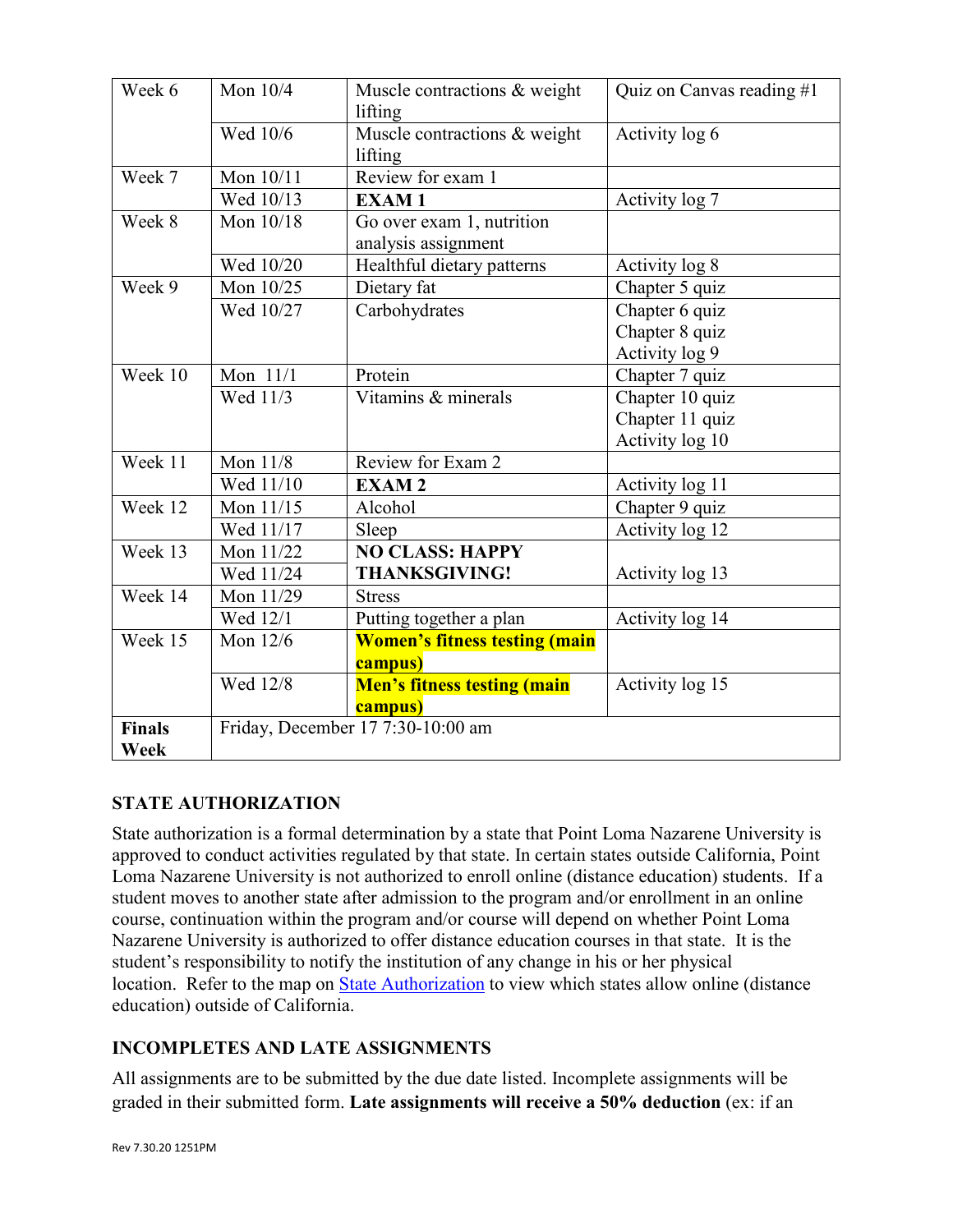assignment is worth 100 points, the maximum it would be possible to earn with a perfect score would be 50 points). Extensions to complete assignments or to submit late assignments will not be granted except under extenuating circumstances (ex: death in family, hospitalization). *It is your responsibility to be attentive to the course schedule and assignment due dates.*

# **PLNU COPYRIGHT POLICY**

Point Loma Nazarene University, as a non-profit educational institution, is entitled by law to use materials protected by the US Copyright Act for classroom education. Any use of those materials outside the class may violate the law.

# **PLNU ACADEMIC HONESTY POLICY**

Students should demonstrate academic honesty by doing original work and by giving appropriate credit to the ideas of others. Academic dishonesty is the act of presenting information, ideas, and/or concepts as one's own when in reality they are the results of another person's creativity and effort. A faculty member who believes a situation involving academic dishonesty has been detected may assign a failing grade for that assignment or examination, or, depending on the seriousness of the offense, for the course. Faculty should follow and students may appeal using the procedure in the university Catalog. See [Academic Policies](https://catalog.pointloma.edu/content.php?catoid=41&navoid=2435#Academic_Honesty) for definitions of kinds of academic dishonesty and for further policy information.

# **PLNU ACADEMIC ACCOMMODATIONS POLICY**

While all students are expected to meet the minimum standards for completion of this course as established by the instructor, students with disabilities may require academic adjustments, modifications or auxiliary aids/services. At Point Loma Nazarene University (PLNU), these students are requested to register with the Disability Resource Center (DRC), located in the Bond Academic Center [\(DRC@pointloma.edu](mailto:DRC@pointloma.edu) or 619-849-2486). The DRC's policies and procedures for assisting such students in the development of an appropriate academic adjustment plan (AP) allows PLNU to comply with Section 504 of the Rehabilitation Act and the Americans with Disabilities Act. Section 504 prohibits discrimination against students with special needs and guarantees all qualified students equal access to and benefits of PLNU programs and activities. After the student files the required documentation, the DRC, in conjunction with the student, will develop an AP to meet that student's specific learning needs. The DRC will thereafter email the student's AP to all faculty who teach courses in which the student is enrolled each semester. The AP must be implemented in all such courses.

If students do not wish to avail themselves of some or all of the elements of their AP in a particular course, it is the responsibility of those students to notify their professor in that course. PLNU highly recommends that DRC students speak with their professors during the first two weeks of each semester about the applicability of their AP in that particular course and/or if they do not desire to take advantage of some or all of the elements of their AP in that course.

# **SPIRITUAL CARE**

Please be aware PLNU strives to be a place where you grow as whole persons. To this end, we provide resources for our students to encounter God and grow in their Christian faith.